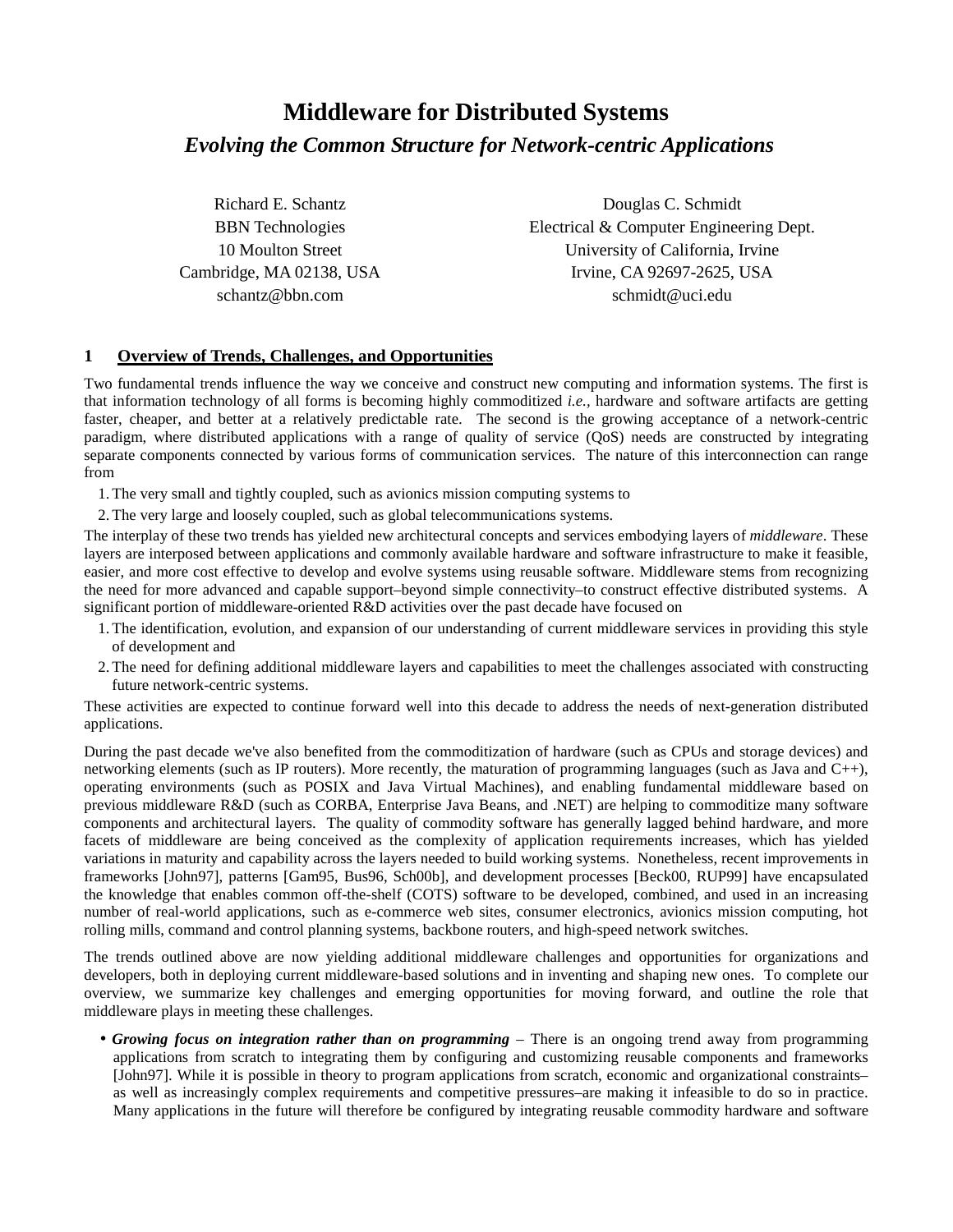components that are implemented by different suppliers together with the common middleware substrate needed to make it all work harmoniously.

- *Demand for end-to-end QoS support, not just component QoS* The need for autonomous and time-critical behavior in next-generation applications necessitates more flexible system infrastructure components that can adapt robustly to dynamic end-to-end changes in application requirements and environmental conditions. For example, next-generation applications will require the simultaneous satisfaction of multiple QoS properties, such as predictable latency/jitter/throughput, scalability, dependability, and security. Applications will also need different levels of QoS under different configurations, environmental conditions, and costs, and multiple QoS properties must be coordinated with and/or traded off against each other to achieve the intended application results. Improvements in current middleware QoS and better control over underlying hardware and software components–as well as additional middleware services to coordinate these–will all be needed.
- *The increased viability of open systems* Shrinking profit margins and increasing shareholder pressure to cut costs are making it harder for companies to invest in long-term research that does not yield short-term pay offs. As a result, many companies can no longer afford the luxury of internal organizations that produce completely custom hardware and software components with proprietary QoS support. To fill this void, therefore, standards-based hardware and software researched and developed by third parties–and glued together by common middleware–is becoming increasingly strategic to many industries. This trend also requires companies to transition away from proprietary architectures to more open systems in order to reap the benefits of externally developed components, while still maintaining an ability to compete with domain-specific solutions that can be differentiated and customized. The refactoring of much domainindependent middleware into open-source releases based on open standards is spurring the adoption of common software substrates in many industries. It is also emphasizing the role of domain knowledge in selecting, organizing, and optimizing appropriate middleware components for requirements in particular application domains.
- *Increased leverage for disruptive technologies leading to increased global competition* One consequence of the commoditization of larger bundled solutions based around middleware-integrated components is that industries long protected by high barriers to entry, such as telecom and aerospace, are more vulnerable to disruptive technologies [Chris98] and global competition, which drive prices to marginal cost. For example, advances in high-performance COTS hardware are being combined with real-time and fault tolerant middleware services to simplify the development of predictable and dependable network elements. Systems incorporating these network elements, ranging from PBXs to high-speed backbone routers–and ultimately carrier class switches and services built around these components–can now use standard hardware and software components that are less expensive than legacy proprietary systems, yet which are becoming nearly as dependable.
- *Potential complexity cap for next-generation systems* Although current middleware solves a number of basic problems with distribution and heterogeneity, many challenging research problems remain. In particular, problems of scale, diversity of operating environments, and required level of trust in the sustained and correctly functioning operation of next-generation systems have the potential to outstrip what can be built. Without significantly improved capabilities in a number of areas, we may reach a point where the limits of our starting points put a ceiling on the size and levels of complexity for future systems. Without an investment in fundamental R&D to invent, develop, and popularize the new middleware capabilities needed to realistically and cost-effectively construct next-generation network-centric applications, the anticipated move towards large-scale distributed "systems of systems" in many domains may not materialize. Even if it does, it may do so with intolerably high risk because of inadequate COTS middleware support for proven, repeatable, and reliable solutions. The additional complexity forced into the realm of application development will only exacerbate the already high rate of project failures exhibited in complex distributed system domains.

The preceding discussion outlines the fundamental drivers that led to the emergence of middleware architectures and components in the previous decade, and will of necessity lead to more advanced middleware capabilities in this decade. We spend the rest of this paper exploring these topics in more depth, with detailed evaluations of where we are, and where we need to go, with respect to middleware.

#### **2 How Middleware Addresses Distributed Application Challenges**

Requirements for faster development cycles, decreased effort, and greater software reuse motivate the creation and use of *middleware* and *middleware-based architectures*. Middleware is systems software that resides between the applications and the underlying operating systems, network protocol stacks, and hardware. Its primary role is to

- 1. Functionally bridge the gap between application programs and the lower-level hardware and software infrastructure in order to coordinate how parts of applications are connected and how they interoperate and
- 2. Enable and simplify the integration of components developed by multiple technology suppliers.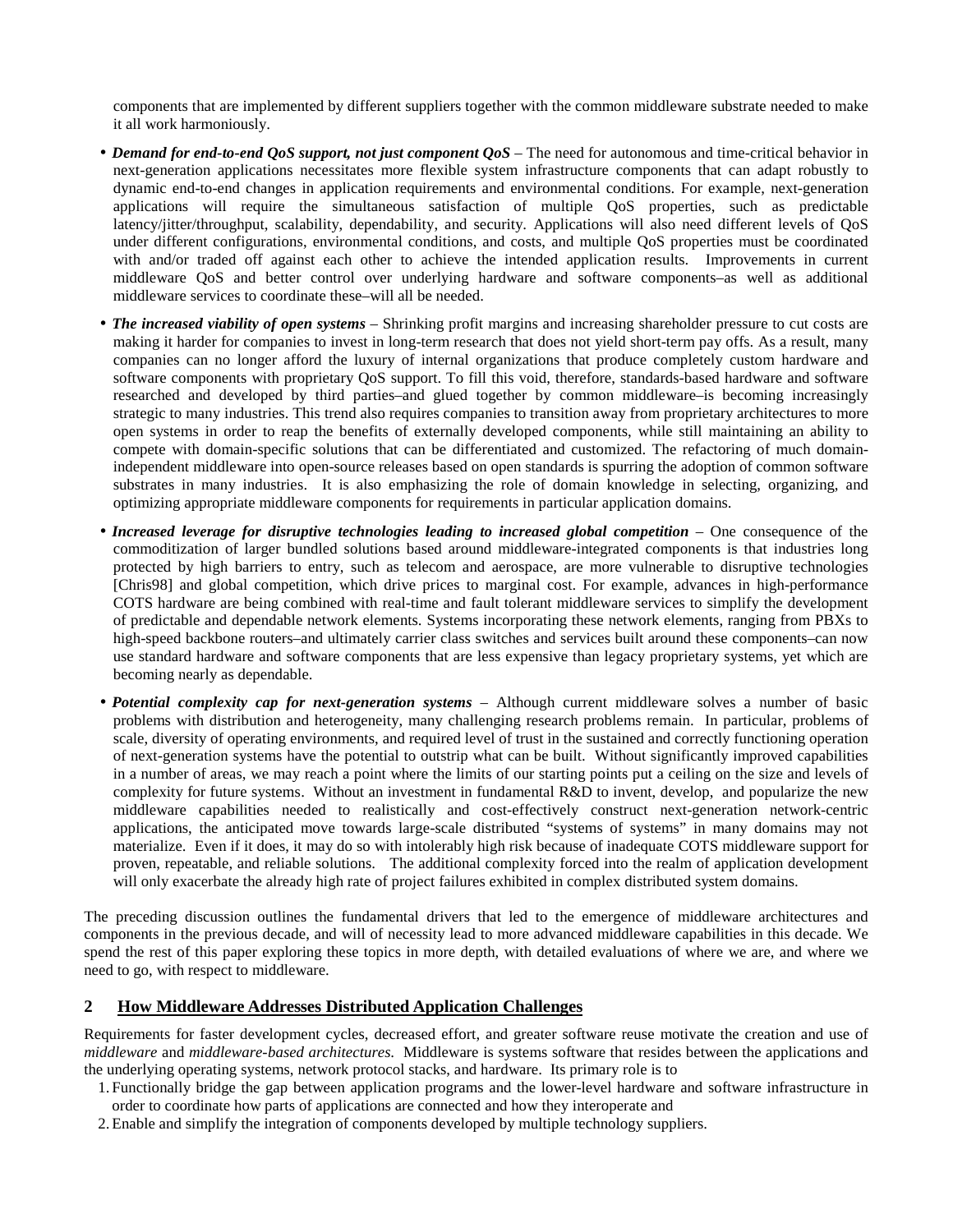When implemented properly, middleware can help to:

- Shield software developers from low-level, tedious, and error-prone platform details, such as socket-level network programming.
- Amortize software lifecycle costs by leveraging previous development expertise and capturing implementations of key patterns in reusable frameworks, rather than rebuilding them manually for each use.
- Provide a consistent set of higher-level network-oriented abstractions that are much closer to application requirements in order to simplify the development of distributed and embedded systems.
- Provide a wide array of developer-oriented services, such as logging and security that have proven necessary to operate effectively in a networked environment.

Over the past decade, various technologies have been devised to alleviate many complexities associated with developing software for distributed applications. Their successes have added a new category of systems software to the familiar operating system, programming language, networking, and database offerings of the previous generation. Some of the most successful of these technologies have centered on *distributed object computing (DOC) middleware*. DOC is an advanced, mature, and field-tested middleware paradigm that supports flexible and adaptive behavior. DOC middleware architectures are composed of relatively autonomous software objects that can be distributed or collocated throughout a wide range of networks and interconnects. Clients invoke operations on target objects to perform interactions and invoke functionality needed to achieve application goals. Through these interactions, a wide variety of middleware-based services are made available off-the-shelf to simplify application development. Aggregations of these simple, middleware-mediated interactions form the basis of large-scale distributed system deployments.

#### **2.1 Structure and Functionality of DOC Middleware**

Just as networking protocol stacks can be decomposed into multiple layers, such as the physical, data-link, network, transport, session, presentation, and application layers, so too can DOC middleware be decomposed into multiple layers, such as those shown in Figure 1.



**Figure 1. Layers of DOC Middleware and Surrounding Context** 

Below, we describe each of these middleware layers and outline some of the COTS technologies in each layer that have matured and found widespread use in recent years.

*Host infrastructure middleware* encapsulates and enhances native OS communication and concurrency mechanisms to create reusable network programming components, such as reactors, acceptor-connectors, monitor objects, active objects, and component configurators [Sch00b, Sch01]. These components abstract away the peculiarities of individual operating systems, and help eliminate many tedious, error-prone, and non-portable aspects of developing and maintaining networked applications via low-level OS programming APIs, such as Sockets or POSIX pthreads. Widely used examples of host infrastructure middleware include: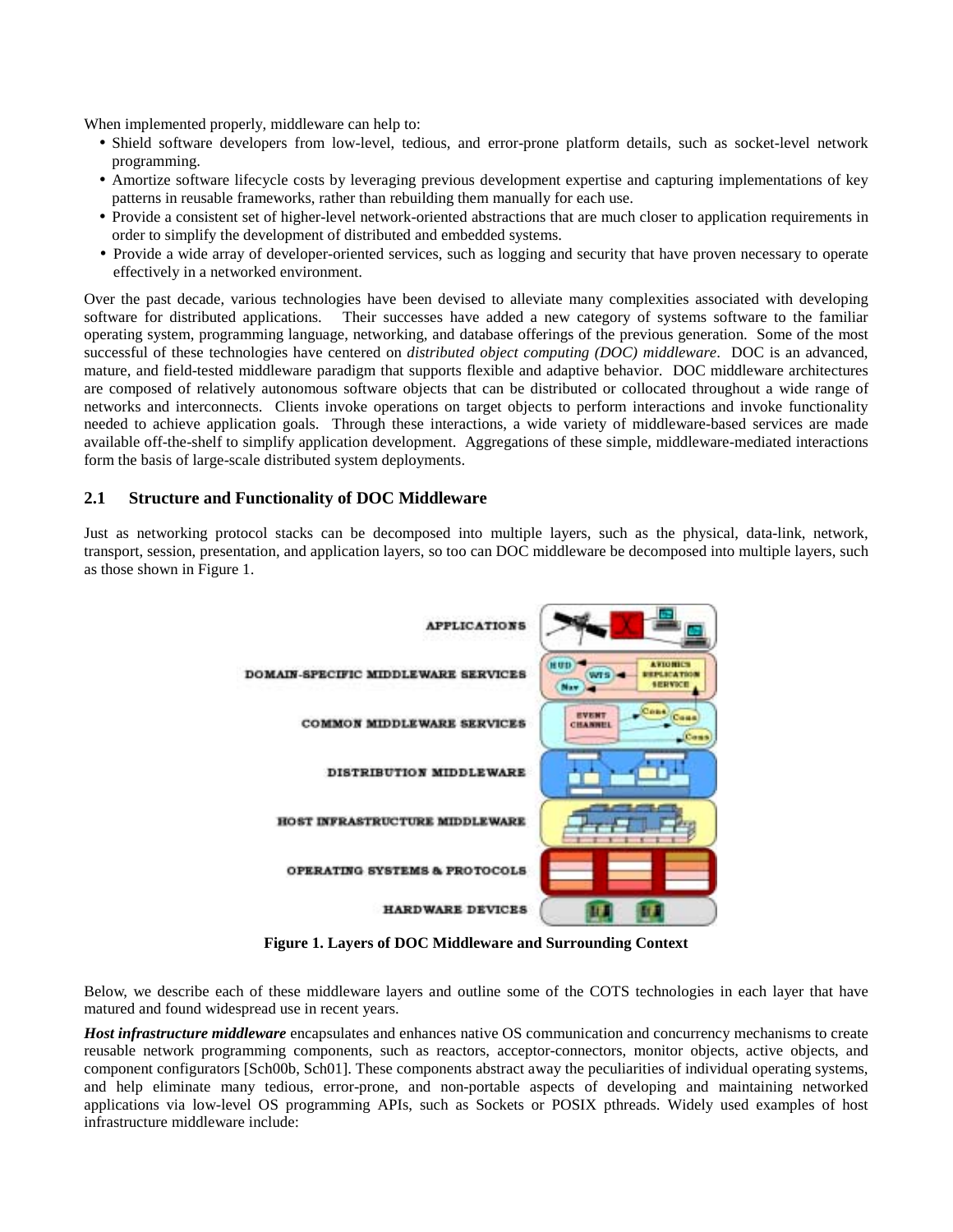- The Sun Java Virtual Machine (JVM) [JVM97], which provides a platform-independent way of executing code by abstracting the differences between operating systems and CPU architectures. A JVM is responsible for interpreting Java bytecode, and for translating the bytecode into an action or operating system call. It is the JVM's responsibility to encapsulate platform details within the portable bytecode interface, so that applications are shielded from disparate operating systems and CPU architectures on which Java software runs.
- .NET [NET01] is Microsoft's platform for XML Web services, which are designed to connect information, devices, and people in a common, yet customizable way. The common language runtime (CLR) is the host infrastructure middleware foundation upon which Microsoft's .NET services are built. The Microsoft CLR is similar to Sun's JVM, *i.e.,* it provides an execution environment that manages running code and simplifies software development via automatic memory management mechanisms, cross-language integration, interoperability with existing code and systems, simplified deployment, and a security system.
- The ADAPTIVE Communication Environment (ACE) [Sch01] is a highly portable toolkit written in C++ that encapsulates native operating system (OS) network programming capabilities, such as connection establishment, event demultiplexing, interprocess communication, (de)marshaling, static and dynamic configuration of application components, concurrency, and synchronization. The primary difference between ACE, JVMs, and the .NET CLR is that ACE is always a compiled interface, rather than an interpreted bytecode interface, which removes another level of indirection and helps to optimize runtime performance.

*Distribution middleware* defines higher-level distributed programming models whose reusable APIs and components automate and extend the native OS network programming capabilities encapsulated by host infrastructure middleware. Distribution middleware enables clients to program distributed applications much like stand-alone applications, *i.e.*, by invoking operations on target objects without hard-coding dependencies on their location, programming language, OS platform, communication protocols and interconnects, and hardware. At the heart of distribution middleware are request brokers, such as:

- The OMG's Common Object Request Broker Architecture (CORBA) [Omg00], which is an open standard for distribution middleware that allows objects to interoperate across networks regardless of the language in which they were written or the platform on which they are deployed. In 1998 the OMG adopted the Real-time CORBA (RT-CORBA) specification [Sch00a], which extends CORBA with features that allow real-time applications to reserve and manage CPU, memory, and networking resources.
- Sun's Java Remote Method Invocation (RMI) [Wol96], which is distribution middleware that enables developers to create distributed Java-to-Java applications, in which the methods of remote Java objects can be invoked from other JVMs, possibly on different hosts. RMI supports more sophisticated object interactions by using object serialization to marshal and unmarshal parameters, as well as whole objects. This flexibility is made possible by Java's virtual machine architecture and is greatly simplified by using a single language..
- Microsoft's Distributed Component Object Model (DCOM) [Box97], which is distribution middleware that enables software components to communicate over a network via remote component instantiation and method invocations. Unlike CORBA and Java RMI, which run on many operating systems, DCOM is implemented primarily on Windows platforms.
- SOAP [SOAP01] is an emerging distribution middleware technology based on a lightweight and simple XML-based protocol that allows applications to exchange structured and typed information on the Web. SOAP is designed to enable automated Web services based on a shared and open Web infrastructure. SOAP applications can be written in a wide range of programming languages, used in combination with a variety of Internet protocols and formats (such as HTTP, SMTP, and MIME), and can support a wide range of applications from messaging systems to RPC.

*Common middleware services* augment distribution middleware by defining higher-level domain-independent services that allow application developers to concentrate on programming business logic, without the need to write the "plumbing" code required to develop distributed applications by using lower-level middleware directly. For example, application developers no longer need to write code that handles transactional behavior, security, database connection pooling or threading, because common middleware service providers bundle these tasks into reusable components. Whereas distribution middleware focuses largely on managing end-system resources in support of an object-oriented distributed programming model, common middleware services focus on allocating, scheduling, and coordinating various resources throughout a distributed system using a component programming and scripting model. Developers can reuse these component services to manage global resources and perform common distribution tasks that would otherwise be implemented in an *ad hoc* manner within each application. The form and content of these services will continue to evolve as the requirements on the applications being constructed expand. Examples of common middleware services include: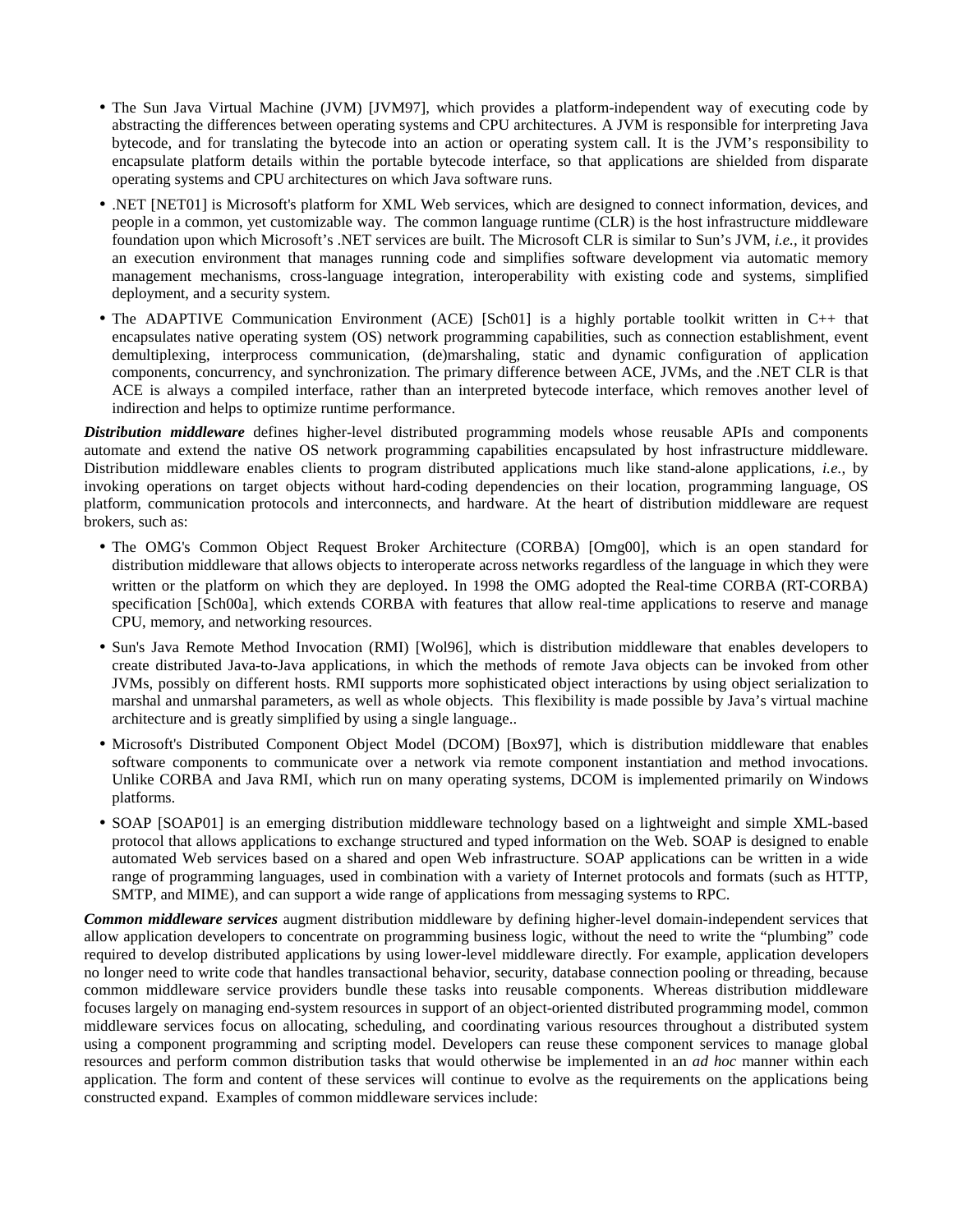- The OMG's CORBA Common Object Services (CORBAservices) [Omg98b], which provide domain-independent interfaces and capabilities that can be used by many DOC applications. The OMG CORBAservices specifications define a wide variety of these services, including event notification, logging, multimedia streaming, persistence, security, global time, real-time scheduling, fault tolerance, concurrency control, and transactions.
- Sun's Enterprise Java Beans (EJB) technology [Tho98], which allows developers to create n-tier distributed systems by linking a number of pre-built software services—called "beans"—without having to write much code from scratch.<br>Since EJB is built on top of Java technology. EJB service components can only be implemented using the Java lan The CORBA Component Model (CCM) [Omg99] defines a superset of EJB capabilities that can be implemented using all the programming languages supported by CORBA.
- Microsoft's .NET Web services [NET01], which complements the lower-level middleware .NET capabilities, allows developers to package application logic into components that are accessed using standard higher-level Internet protocols above the transport layer, such as HTTP. The .NET Web services combine aspects of component-based development and Web technologies. Like components, .NET Web services provide black-box functionality that can be described and reused without concern for how a service is implemented. Unlike traditional component technologies, however, .NET Web services are not accessed using the object model–specific protocols defined by DCOM, Java RMI, or CORBA. Instead, XML Web services are accessed using Web protocols and data formats, such as the Hypertext Transfer Protocol (HTTP) and eXtensible Markup Language (XML), respectively.

*Domain-specific middleware services* are tailored to the requirements of particular domains, such as telecom, e-commerce, health care, process automation, or aerospace. Unlike the other three DOC middleware layers, which provide broadly reusable "horizontal" mechanisms and services, domain-specific middleware services are targeted at vertical markets. From a COTS perspective, domain-specific services are the least mature of the middleware layers today. This immaturity is due partly to the historical lack of distribution middleware and common middleware service *standards*, which are needed to provide a stable base upon which to create domain-specific services. Since they embody knowledge of a domain, however, domain-specific middleware services have the most potential to increase system quality and decrease the cycle-time and effort required to develop particular types of networked applications. Examples of domain-specific middleware services include the following:

- The OMG has convened a number of Domain Task Forces that concentrate on standardizing domain-specific middleware services. These task forces vary from the *Electronic Commerce Domain Task Force*, whose charter is to define and promote the specification of OMG distributed object technologies for the development and use of Electronic Commerce and Electronic Market systems, to the *Life Science Research Domain Task Force,* who do similar work in the area of Life Science, maturing the OMG specifications to improve the quality and utility of software and information systems used in Life Sciences Research. There are also OMG Domain Task Forces for the healthcare, telecom, command and control, and process automation domains.
- The Siemens Medical Engineering Group has developed *syngo* which is both an integrated collection of domainspecific middleware services, as well as an open and dynamically extensible application server platform for medical imaging tasks and applications, including ultrasound, mammography, radiography, flouroscopy, angiography, computer tomography, magnetic resonance, nuclear medicine, therapy systems, cardiac systems, patient monitoring systems, life support systems, and imaging- and diagnostic-workstations. The *syngo* middleware services allow healthcare facilities to integrate diagnostic imaging and other radiological, cardiological and hospital services via a blackbox application template framework based on advanced patterns for communication, concurrency, and configuration for both business logic and presentation logic supporting a common look and feel throughout the medical domain.
- The Boeing Bold Stroke [Sha98, Doe99] architecture uses COTS hardware and middleware to produce a nonproprietary, standards-based component architecture for military avionics mission computing capabilities, such as navigation, display management, sensor management and situational awareness, data link management, and weapons control. A driving objective of Bold Stroke was to support reusable product line applications, leading to a highly configurable application component model and supporting middleware services. Associated products ranging from single processor systems with  $O(10^5)$  lines of source code to multi-processor systems with  $O(10^6)$  lines of code have shown dramatic affordability and schedule improvements and have been flight tested successfully. The domain-specific middleware services in Bold Stroke are layered upon common middleware services (the CORBA Event Service), distribution middleware (Real-time CORBA), and host infrastructure middleware (ACE), and have been demonstrated to be highly portable for different COTS operating systems (e.g. VxWorks), interconnects (e.g. VME), and processors (e.g. PowerPC).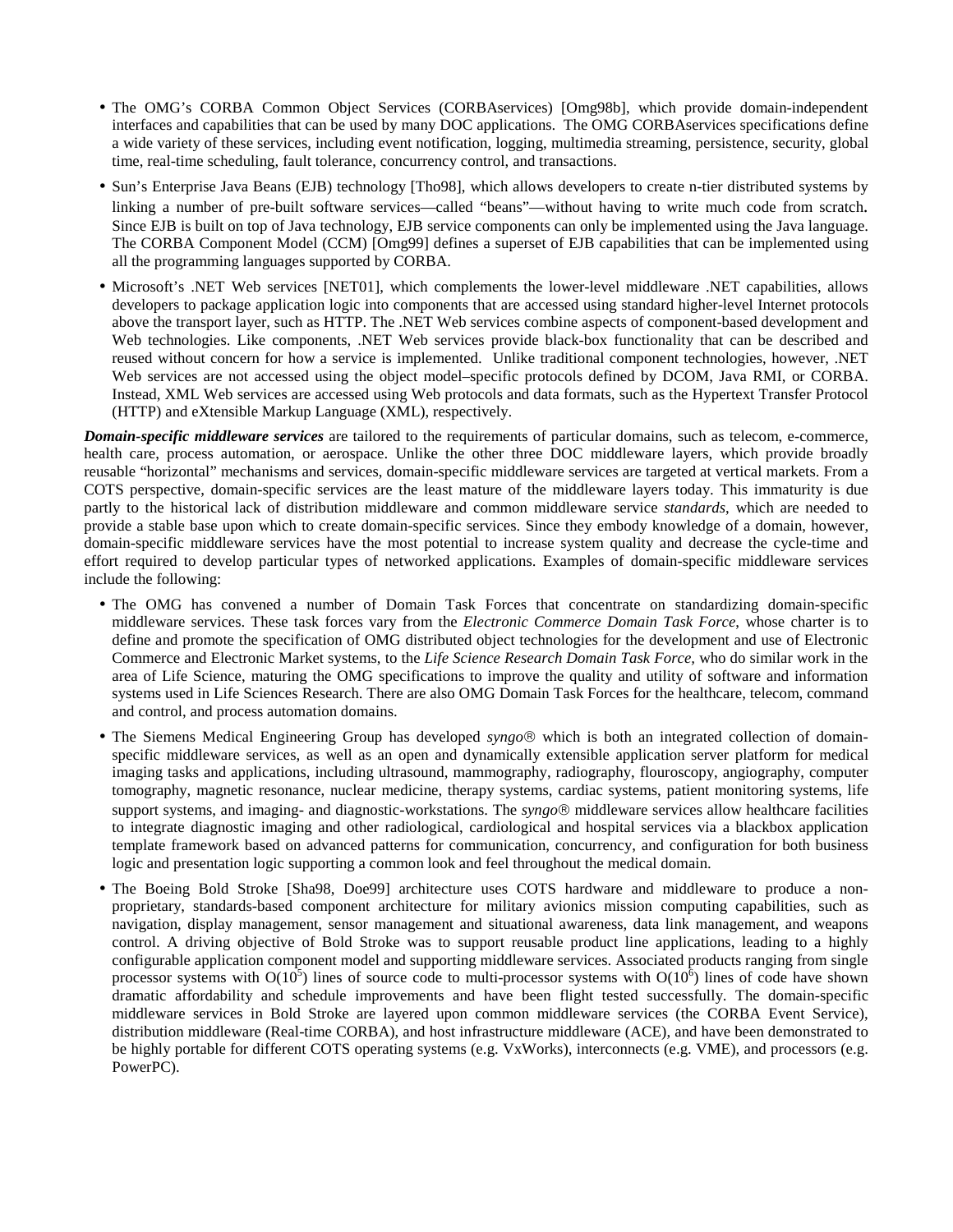### **2.2 Benefits of DOC Middleware**

Middleware in general–and DOC middleware in particular–provides essential capabilities for developing distributed applications. In this section we summarize its improvements over traditional non-middleware oriented approaches, using the challenges and opportunities described in Section 1 as a guide:

- *Growing focus on integration rather than on programming* This visible shift in focus is perhaps the major accomplishment of currently deployed middleware. Middleware originated because the problems relating to integration and construction by composing parts were not being met by either
	- 1. Applications, which at best were customized for a single use,
	- 2. Networks, which were necessarily concerned with providing the communication layer, or
	- 3. Host operating systems, which were focused primarily on a single, self-contained unit of resources.

In contrast, middleware has a fundamental integration focus, which stems from incorporating the perspectives of both operating systems and programming model concepts into organizing and controlling the composition of separately developed components across host boundaries. Every DOC middleware technology has within it some type of request broker functionality that initiates and manages inter-component interactions.

Distribution middleware, such as CORBA, Java RMI, or SOAP, makes it easy and straightforward to connect separate pieces of software together, largely independent of their location, connectivity mechanism, and technology used to develop them. These capabilities allow DOC middleware to amortize software life-cycle efforts by leveraging previous development expertise and reifying implementations of key patterns into more encompassing reusable frameworks and components. As DOC middleware continues to mature and incorporates additional needed services, next-generation applications will increasingly be assembled by modeling, integrating, and scripting domain-specific and common service components, rather than by

- 1. Being programmed either entirely from scratch or
- 2. Requiring significant customization or augmentation to off-the-shelf component implementations.
- *Demand for end-to-end QoS support, not just component QoS* This area represents the next great wave of evolution for advanced DOC middleware. There is now widespread recognition that effective development of large-scale distributed applications requires the use of COTS infrastructure and service components. Moreover, the usability of the resulting products depends heavily on the properties of the whole as derived from its parts. This type of environment requires *visible*, *predictable*, *flexible*, and *integrated* resource management strategies within and between the pieces.

Despite the ease of connectivity provided by middleware, however, constructing integrated systems remains hard since it requires significant customization of non-functional QoS properties, such as predictable latency/jitter/throughput, scalability, dependability, and security. In their most useful forms, these properties extend end-to-end and thus have elements applicable to

- The network substrate
- The platform operating systems and system services
- The programming system in which they are developed
- The applications themselves and
- The middleware that integrates all these elements together.

Two basic premises underlying the push towards end-to-end QoS support mediated by middleware are that:

- 1. Different levels of service are possible and desirable under different conditions and costs and
- 2. The level of service in one property must be coordinated with and/or traded off against the level of service in another to achieve the intended overall results.

To manage the increasingly stringent QoS demands of next-generation applications, middleware is becoming more adaptive and reflective. *Adaptive middleware* [Loy01] is software whose functional and QoS-related properties can be modified either:

- *Statically*, *e.g.,* to reduce footprint, leverage capabilities that exist in specific platforms, enable functional subsetting, and minimize hardware/software infrastructure dependencies or
- *Dynamically*, *e.g.,* to optimize system responses to changing environments or requirements, such as changing component interconnections, power levels, CPU/network bandwidth, latency/jitter; and dependability needs.

In mission-critical systems, adaptive middleware must make such modifications dependably, *i.e.,* while meeting stringent end-to-end QoS requirements. *Reflective middleware* [Bla99] goes further to permit automated examination of the capabilities it offers, and to permit automated adjustment to optimize those capabilities. Reflective techniques make the internal organization of systems–as well as the mechanisms used in their construction–both visible and manipulable for middleware and application programs to inspect and modify at runtime. Thus, reflective middleware supports more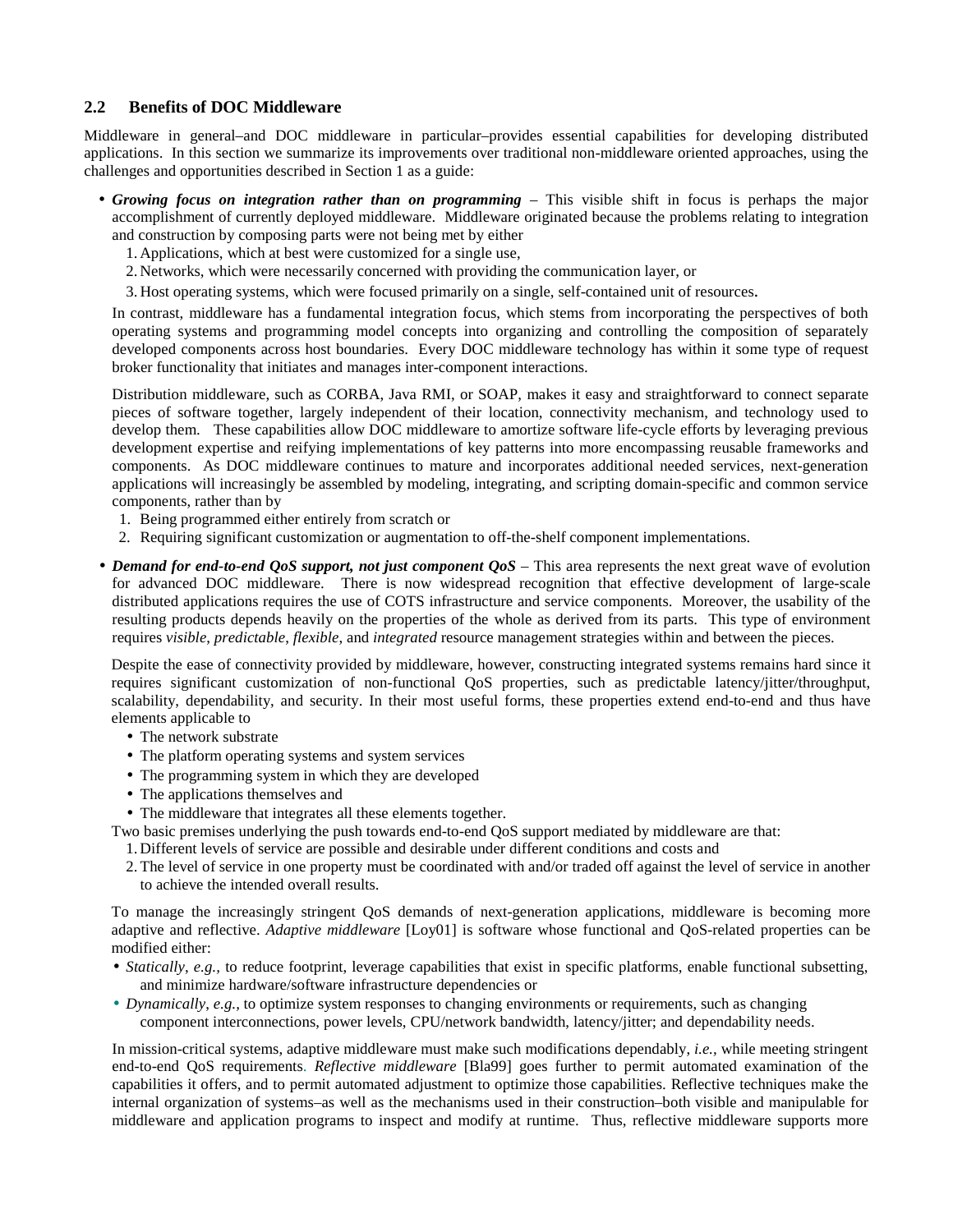advanced adaptive behavior and more dynamic strategies keyed to current circumstances, *i.e.,* necessary adaptations can be performed autonomously based on conditions within the system, in the system's environment, or in system QoS policies defined by end-users.

• *The increased viability of open systems* architectures and open-source availability – By their very nature, systems developed by composing separate components are more open than systems conceived and developed as monolithic entities. The focus on interfaces for integrating and controlling the component parts leads naturally to *standard* interfaces. In turn, this yields the potential for multiple choices for component implementations, and open engineering concepts. Standards organizations such as the OMG and The Open Group have fostered the cooperative efforts needed to bring together groups of users and vendors to define domain-specific functionality that overlays open integrating architectures, forming a basis for industry-wide use of some software components. Once a common, open structure exists, it becomes feasible for a wide variety of participants to contribute to the off-the-shelf availability of additional parts needed to construct complete systems. Since few companies today can afford significant investments in internally funded R&D, it is increasingly important for the information technology industry to leverage externally funded R&D sources, such as government investment. In this context, standards-based DOC middleware serves as a common platform to help concentrate the results of R&D efforts and ensure smooth transition conduits from research groups into production systems.

For example, research conducted under the DARPA Quorum program [Dar99] focused heavily on CORBA open systems middleware. Quorum yielded many results that transitioned into standardized service definitions and implementations for Real-time [OMG00B, Sch98A] and Fault-tolerant [Omg98a, Cuk98] CORBA specification and productization efforts. In this case, focused government R&D efforts leveraged their results by exporting them into, and combining them with, other on going public and private activities that also used a standards-based open middleware substrate. Prior to the viability of common middleware platforms, these same results would have been buried within a custom or proprietary system, serving only as the existence proof, not as the basis for incorporating into a larger whole.

- *Increased leverage for disruptive technologies leading to increased global competition* Middleware supporting component integration and reuse is a key technology to help amortize software life-cycle costs by:
	- 1. Leveraging previous development expertise, *e.g.,* DOC middleware helps to abstract commonly reused low-level OS concurrency and networking details away into higher-level, more easily used artifacts and
	- 2. Focusing on efforts to improve software quality and performance, *e.g.,* DOC middleware combines various aspects of a larger solution together, *e.g.,* fault tolerance for domain-specific objects with real-time QoS properties.

When developers needn't worry as much about low-level details, they are freed to focus on more strategic, larger scope, application-centric specializations concerns, such as distributed resource management and end-to-end dependability. Ultimately, this higher level focus will result in software-intensive distributed system components that apply reusable middleware to get smaller, faster, cheaper, and better at a predictable pace, just as computing and networking hardware do today. And that, in turn, will enable the next-generation of better and cheaper approaches to what are now carefully crafted custom solutions, which are often inflexible and proprietary. The result will be a new technological economy where developers can leverage:

- 1. Frequently used common components, which come with steady innovation cycles resulting from a multi-user basis, in conjunction with
- 2. Custom domain-specific capabilities, which allow appropriate mixing of multi-user low cost and custom development for competitive advantage.
- *Potential complexity cap for next-generation complex systems* As today's technology transitions run their course, the systemic reduction in long-term R&D activities runs the risk of limiting the complexity of next-generation systems that can be developed and integrated using COTS hardware and software components. The advent of open DOC middleware standards, such as CORBA and Java-based technologies, is hastening industry consolidation towards portable and interoperable sets of COTS products that are readily available for purchase or open-source acquisition. These products are still deficient and/or immature, however, in their ability to handle some of the most important attributes needed to support future systems. Key attributes include end-to-end QoS, dynamic property tradeoffs, extreme scaling (large and small), highly mobile environments, and a variety of other inherent complexities. Complicating this situation over the past decade has been the steady flow of faculty, staff, and graduate students out of universities and research labs and into startup companies and other industrial positions. While this migration helped fuel the global economic boom in the late '90s, it does not bode well for long-term technology innovation.

As distributed systems grow in complexity, it may not be possible to sustain the composition and integration perspective we have achieved with current middleware platforms without continued R&D. Even worse, we may plunge ahead with an inadequate knowledge base, reverting to a myriad of high-risk independent solutions to common problems. Ultimately, premium value and competitive advantage will accrue to those who master the patterns and pattern languages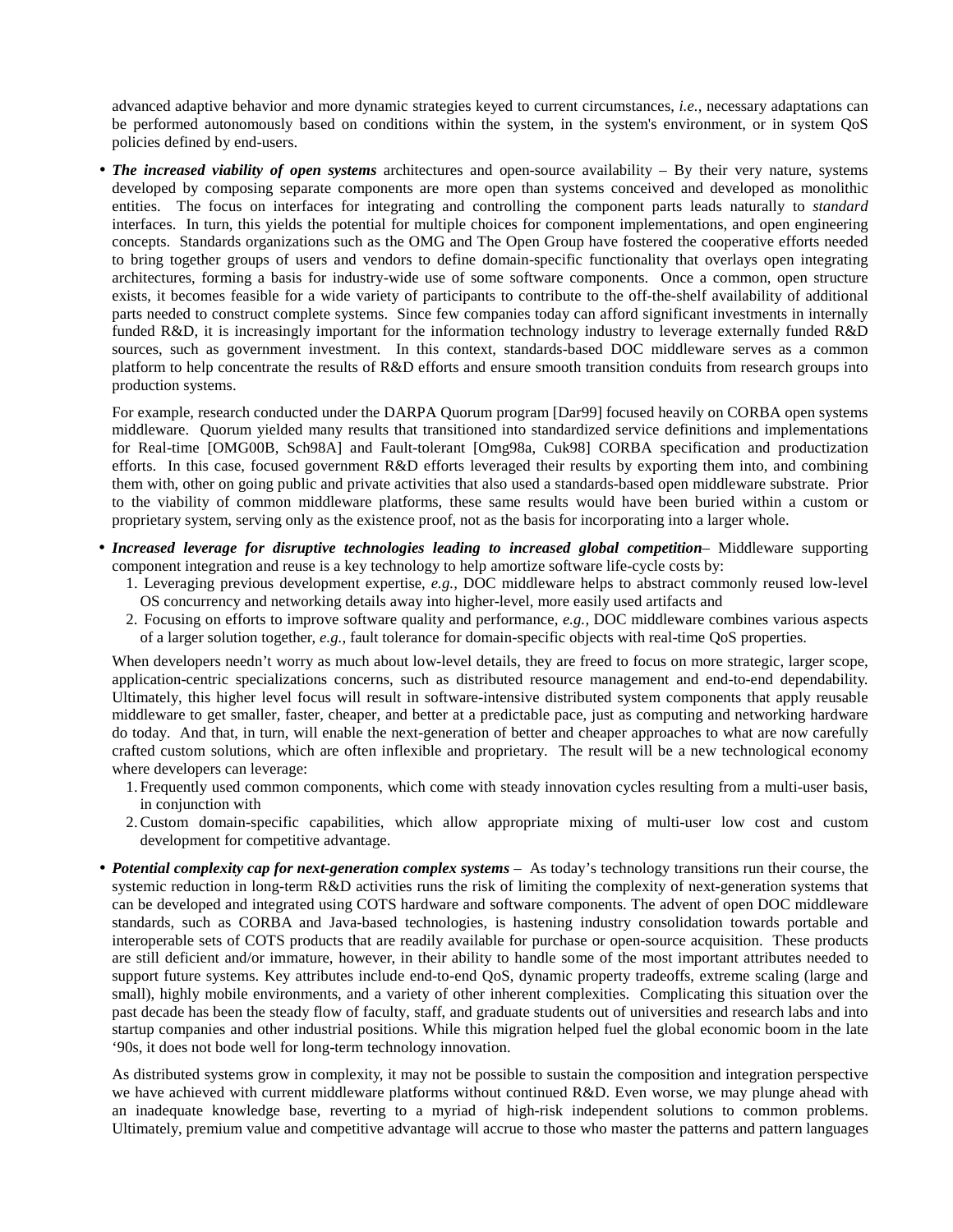[Sch00b] necessary to integrate COTS hardware and DOC middleware to develop low cost, complex distributed systems with superior domain-specific attributes that cannot be bought off-the-shelf at any given point in time.

## **3 The Road Ahead**

The past decade has yielded significant progress in DOC middleware, which has stemmed in large part from the following trends:

- *Years of iteration, refinement, and successful use* The use of middleware and DOC middleware is not new [Sch86, Sch98, Ber96]. Middleware concepts emerged alongside experimentation with the early Internet (and even its predecessor the ARPAnet), and DOC middleware systems have been continuously operational since the mid 1980's. Over that period of time, the ideas, designs, and (most importantly) the software that incarnates those ideas have had a chance to be tried and refined (for those that worked), and discarded or redirected (for those that didn't). This iterative technology development process takes a good deal of time to get right and be accepted by user communities, and a good deal of patience to stay the course. When this process is successful, it often results in *standards* that codify the boundaries, and *patterns and frameworks* that reify the knowledge of how to apply these technologies, as described in the following bullets.
- *The maturation of standards* Over the past decade, middleware standards have been established and have matured considerably, particularly with respect to distributed real-time and embedded (DRE) systems. For instance, the OMG has adopted the following specifications in the past three years:
	- o *Minimum CORBA*, which removes non-essential features from the full OMG CORBA specification to reduce footprint so that CORBA can be used in memory-constrained embedded systems
	- o *Real-time CORBA*, which includes features that allow applications to reserve and manage network, CPU, and memory resources predictably end-to-end
	- o *CORBA Messaging*, which exports additional QoS policies, such as timeouts, request priorities, and queueing disciplines, to applications and
	- o *Fault-tolerant CORBA*, which uses entity redundancy of objects to support replication, fault detection, and failure recovery.

Robust implementations of these CORBA capabilities and services are now available from multiple vendors. Moreover, the scope of open systems is extending to an even wider range of applications with the advent of emerging standards, such as Dynamic Scheduling Real-Time CORBA [Omg01], the Real-Time Specification for Java [Bol00], and the Distributed Real-Time Specification for Java..

• *The dissemination of patterns and frameworks* – Also during the past decade, a substantial amount of R&D effort has focused on developing *patterns* and *frameworks* as a means to promote the development and reuse of successful middleware technology. Patterns capture successful solutions to commonly occurring software problems that arise in a particular context [Gam95]. Patterns can simplify the design, construction, and performance tuning of middleware and applications by codifying the accumulated expertise of developers who have confronted similar problems before. Patterns also raise the level of discourse in describing software design and programming activities. Frameworks are concrete realizations of groups of related patterns [John97]. Well-designed frameworks reify patterns in terms of functionality provided by the middleware itself, as well as functionality provided by an application. A framework also integrates various approaches to problems where there are no *a priori*, context-independent, optimal solutions. Middleware frameworks [Sch01] can include strategized selection and optimization patterns so that multiple independently developed capabilities can be integrated and configured automatically to meet the functional and QoS requirements of particular applications.

The following section presents an analysis of the challenges and opportunities for next-generation middleware and outlines the research orientation required to overcome the challenges and realize the opportunities.

#### **3.1 Challenges and Opportunities for Next-generation Middleware**

An increasing number of next-generation applications will be developed as distributed "systems of systems," which include many interdependent levels, such as network/bus interconnects, local and remote endsystems, and multiple layers of common and domain-specific middleware. The desirable properties of these systems of systems include predictability, controllability, and adaptability of operating characteristics for applications with respect to such features as time, quantity of information, accuracy, confidence, and synchronization. All these issues become highly volatile in systems of systems, due to the dynamic interplay of the many interconnected parts. These parts are often constructed in a similar way from smaller parts.

To address the many competing design forces and runtime QoS demands, a comprehensive methodology and environment is required to dependably compose large, complex, interoperable DOC applications from reusable components. Moreover, the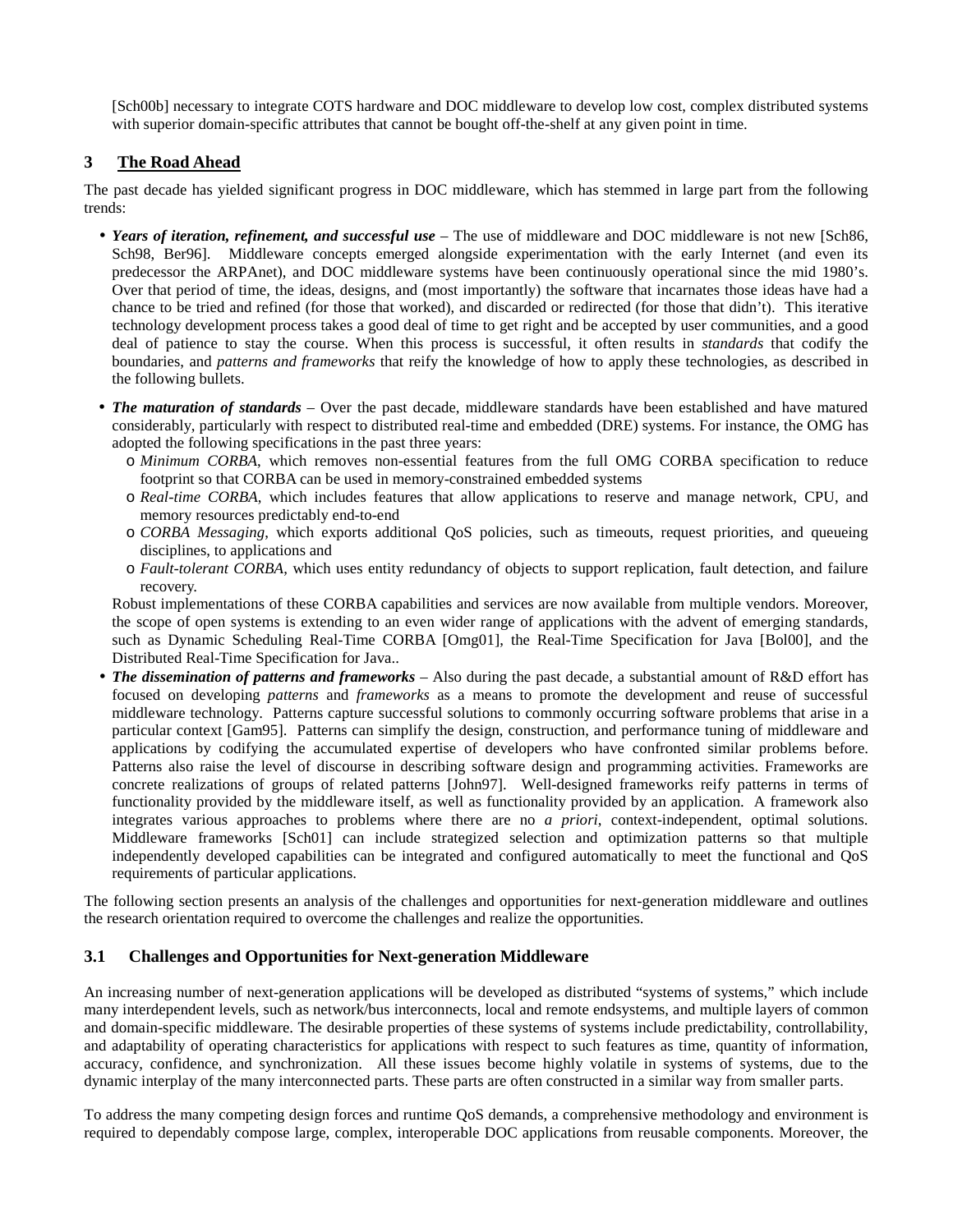components themselves must be sensitive to the environments in which they are packaged. Ultimately, what is desired is to take components that are built independently by different organizations at different times and assemble them to create a complete system. In the longer run, this complete system becomes a component embedded in still larger systems of systems. Given the complexity of this undertaking, various tools and techniques are needed to configure and reconfigure these systems hierarchically so they can adapt to a wider variety of situations.

An essential part of what is needed to build the type of systems outlined above is the integration and extension of ideas that have been found traditionally in network management, data management, distributed operating systems, and object-oriented programming languages. The payoff will be reusable DOC middleware that significantly simplifies the building of applications for systems of systems environments. The following points of emphasis are embedded within that challenge to achieve the payoff:

• *Toward more universal use of common middleware* – Today, it is too often the case that a substantial percentage of the effort expended to develop applications goes into building *ad hoc* and proprietary middleware substitutes, or additions for missing middleware functionality. As a result, subsequent composition of these *ad hoc* capabilities is either infeasible or prohibitively expensive. One reason why redevelopment persists is that it is still often relatively easy to pull together a minimalist *ad hoc* solution, which remains largely invisible to all except the developers. Unfortunately, this approach can yield substantial recurring downstream costs, particularly for complex and long-lived distributed systems of systems.

Part of the answer to these problems involves educating developers about software lifecycle issues beyond simply interconnecting individual components. In addition, there are many different operating environments, so providing a complete support base for each takes time, funding, and a substantial user community to focus the investment and effort needed. To avoid this often repeated and often wasted effort, more of these "completion" capabilities must be available off-the-shelf, through middleware, operating systems, and other common services. Ideally, these COTS capabilities can eliminate, or at least minimize, the necessity for significant custom augmentation to available packages just to get started. Moreover, we must remove the remaining impediments associated with integrating and interoperating among systems composed from heterogeneous components. Much progress has been made in this area, although at the host infrastructure middleware level more needs to be done to shield developers and end-users from the accidental complexities of heterogeneous platforms and environments.

• *Common solutions handling both variability and control* – It is important to avoid "all or nothing" point solutions. Systems today often work well as long as they receive all the resources for which they were designed in a timely fashion, but fail completely under the slightest anomaly. There is little flexibility in their behavior, *i.e.,* most of the adaptation is pushed to end-users or administrators. Instead of hard failure or indefinite waiting, what is required is either *reconfiguration* to reacquire the needed resources automatically or *graceful degradation* if they are not available. Reconfiguration and operating under less than optimal conditions both have two points of focus: individual and aggregate behavior. Moreover, there is a need for interoperability of control and management mechanisms.

As with the adoption of middleware-based packages and shielding applications from heterogeneity, there has been much progress in the area of interoperability. Thus far, however, interoperability concerns have focused on data interoperability and invocation interoperability. Little work has focused on mechanisms for controlling the overall behavior of integrated systems, which is needed to provide "control interoperability." There are requirements for interoperable control capabilities to appear in individual resources first, after which approaches can be developed to aggregate these into acceptable global behavior.

Before outlining the research that will enable these capabilities, it is important to understand the role and goals of middleware within an entire system. As illustrated in Section 2.1, middleware resides between applications and the underlying OS, networks, and computing hardware. As such, one of its most immediate goals is to augment those interfaces with QoS attributes. It is important to have a clear understanding of the QoS information so that it becomes possible to:

1. Identify the users' requirements at any particular point in time and

2. Understand whether or not these requirements are being (or even can be) met.

It is also essential to aggregate these requirements, making it possible to form decisions, policies, and mechanisms that begin to address a more global information management organization. Meeting these requirements will require flexibility on the parts of both the application components and the resource management strategies used across heterogeneous systems of systems. A key direction for addressing these needs is through the concepts associated with managing adaptive behavior, recognizing that not all requirements can be met all of the time, yet still ensuring predictable and controllable end-to-end behavior.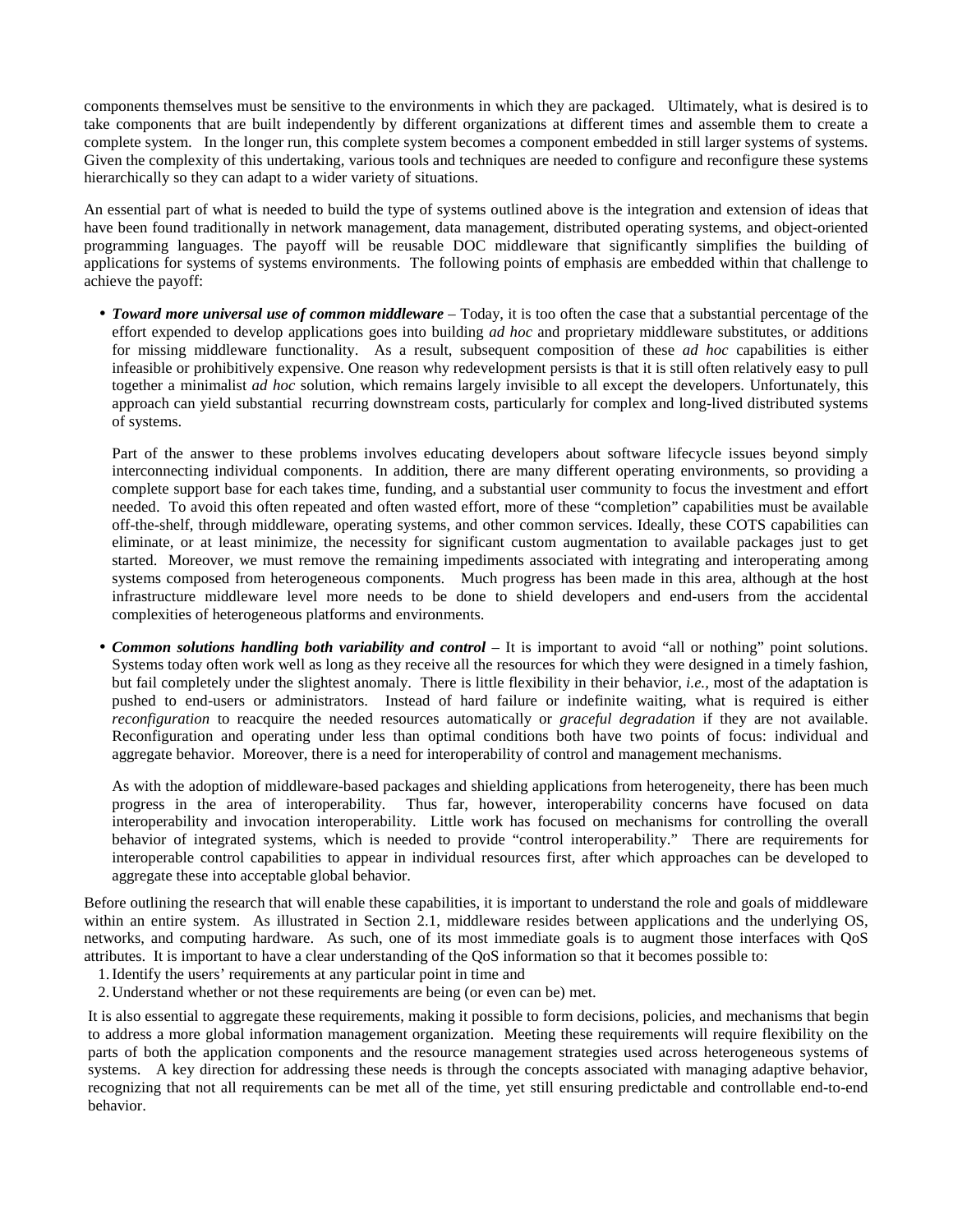Within these general goals, there are pragmatic considerations, including incorporating the interfaces to various building blocks that are already in place for the networks, operating systems, security, and data management infrastructure, all of which continue to evolve independently. Ultimately, there are two different types of resources that must be considered:

- 1. Those that will be fabricated as part of application development and
- 2. Those that are provided and can be considered part of the substrate currently available.

While not much can be done in the short-term to change the direction of the hardware and software substrate that's installed today, a reasonable approach is to provide the needed services at higher levels of (middleware-based) abstraction. This architecture will enable new components to have properties that can be more easily included into the controllable applications and integrated with each other, leaving less lower-level complexity for application developers to address and thereby reducing system development and ownership costs. Consequently, the goal of next-generation middleware is not simply to build a better network or better security in isolation, but rather to pull these capabilities together and deliver them to applications in ways that enable them to realize this model of adaptive behavior with tradeoffs between the various QoS attributes. As the evolution of the underlying system components change to become more controllable, we can expect a refactoring of the implementations underlying the enforcement of adaptive control.

#### **3.2 Research Orientation**

The following two concepts are central to the type of QoS tradeoffs described in Section 3.1 above:

- *Contracts* Information must be gathered for particular applications or application families regarding user requirements, resource requirements, and system conditions. Multiple system behaviors must be made available based on what is best under the various conditions. This information provides the basis for the contracts between users and the underlying system substrate. These contracts provide not only the means to specify the degree of assurance of a certain level of service, but also provide a well-defined middleware abstraction to improve the visibility of changes in the mandated behavior.
- *Graceful degradation* Mechanisms must also be developed to monitor the system and enforce contracts, providing feedback loops so that application services can degrade gracefully (or augment) as conditions change, according to a prearranged contract governing that activity. The initial challenge here is to establish the idea in developers' and users' minds that multiple behaviors are both feasible and desirable. The next step is to put into place the additional middleware support–including connecting to lower level network and operating system enforcement mechanisms–necessary to provide the right behavior effectively and efficiently given current system conditions.

Although it is possible to satisfy contracts and achieve graceful degradation to a limited degree in a limited range of systems today [Kar01], much R&D work remains. The research orientation needed to deliver these goals can be divided into the seven areas described below:

1. *Individual QoS Requirements* – Individual QoS deals with developing the mechanisms relating to the end-to-end QoS needs from the perspective of a single user or application. The specification requirements include multiple contracts, negotiation, and domain specificity. Multiple contracts are needed to handle requirements that change over time and to associate several contracts with a single perspective, each governing a portion of an activity. Different users running the same application may have different QoS requirements emphasizing different benefits and tradeoffs, often depending on current configuration. Even the same user running the same application at different times may have different QoS requirements, *e.g.,* depending on current mode of operation and other external factors. Such dynamic behavior must be taken into account and introduced seamlessly into next-generation distributed systems.

General negotiation capabilities that offer convenient mechanisms to enter into and control a negotiated behavior (as contrasted with the service being negotiated) need to be available as COTS middleware packages. The most effective way for such negotiation-based adaptation mechanisms to become an integral part of QoS is for them to be "user friendly," *e.g.,* requiring a user or administrator to simply provide a list of preferences. This is an area that is likely to become domain-specific and even user-specific. Other challenges that must be addressed as part of delivering QoS to individual applications include:

- Translation of requests for service among and between the various entities on the distributed end-to-end path
- Managing the definition and selection of appropriate application functionality and system resource tradeoffs within a "fuzzy" environment and
- Maintaining the appropriate behavior under composability.

Translation addresses the fact that complex systems of systems are being built in layers. At various levels in a layered architecture the user-oriented QoS must be translated into requests for other resources at a lower level. The challenge is how to accomplish this translation from user requirements to system services. A logical place to begin is at the application/middleware boundary, which closely relates to the problem of matching application resources to appropriate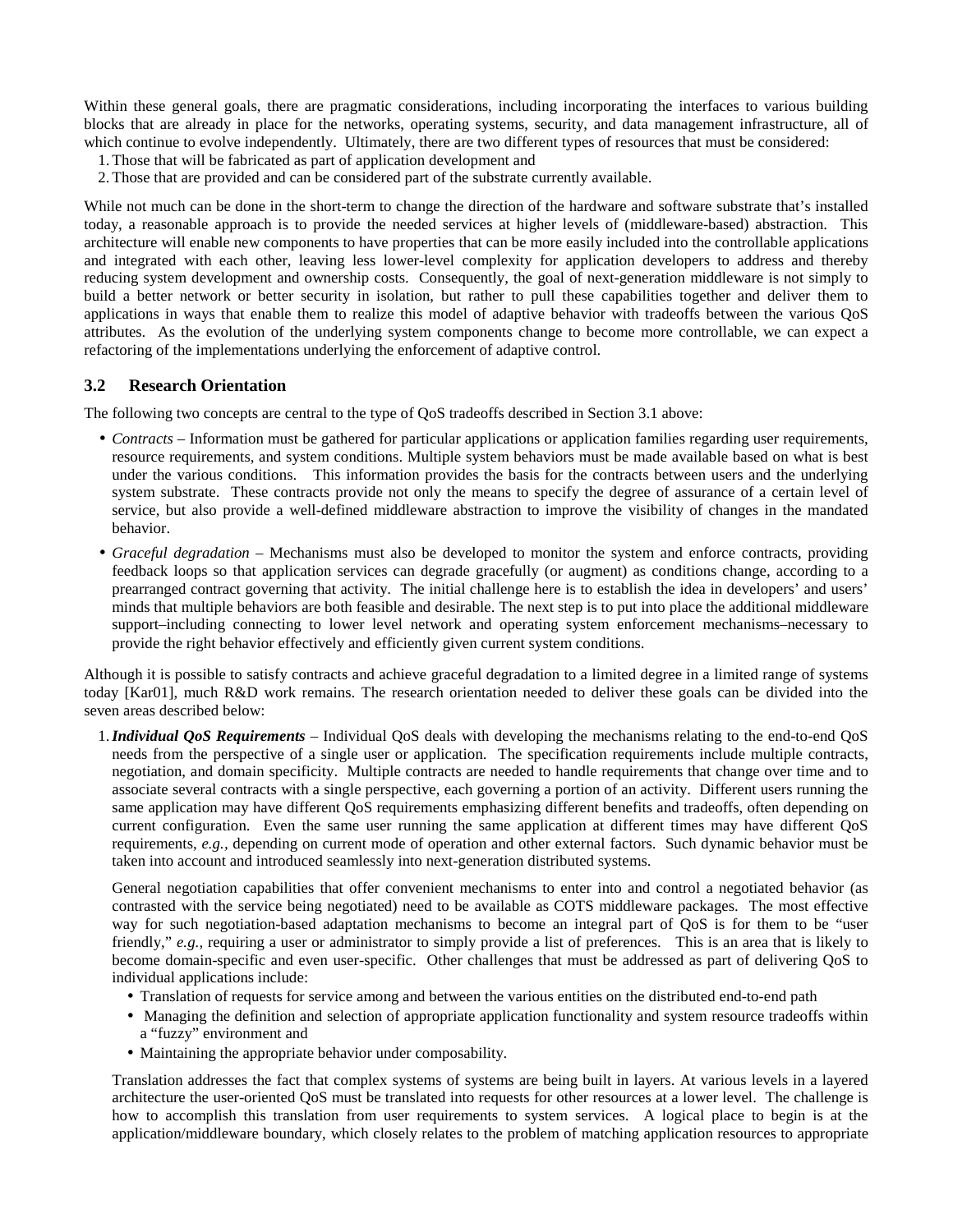distributed system resources. As system resources change in significant ways, either due to anomalies or load, tradeoffs between QoS attributes (such as timeliness, precision, and accuracy [TPA97]) may need to be (re)evaluated to ensure an effective level of QoS, given the circumstances. Mechanisms need to be developed to identify and perform these tradeoffs at the appropriate time. Last, but certainly not least, a theory of effectively composing systems from individual components in a way that maintains application-centric end-to-end properties needs to be developed, along with efficient implementable realizations of the theory.

2. *Runtime Requirements* – From a system lifecycle perspective, decisions for managing QoS are made at design time, at configuration/deployment time, and/or at runtime. Of these, the runtime requirements are the most challenging since they have the shortest time scales for decision-making, and collectively we have the least experience with developing appropriate solutions. They are also the area most closely related to advanced middleware concepts. This area of research addresses the need for runtime monitoring, feedback, and transition mechanisms to change application and system behavior, *e.g.,* through dynamic reconfiguration, orchestrating degraded behavior, or even off-line recompilation. The primary requirements here are *measurement*, *reporting*, *control*, *feedback*, and *stability*. Each of these plays a significant role in delivering end-to-end QoS, not only for an individual application, but also for an aggregate system. A key part of a runtime environment centers on a permanent and highly tunable measurement and resource status service [Quo01] as a common middleware service, oriented to various granularities for different time epochs and with abstractions and aggregations appropriate to its use for runtime adaptation.

 In addition to providing the capabilities for enabling graceful degradation, these same underlying mechanisms also hold the promise to provide flexibility that supports a variety of possible behaviors, without changing the basic implementation structure of applications. This reflective flexibility diminishes the importance of many initial design decisions by offering late- and runtime-binding options to accommodate actual operating environments at the time of deployment, instead of only anticipated operating environments at design time. In addition, it anticipates changes in these bindings to accommodate new behavior.

3. *Aggregate Requirements* – This area of research deals with the system view of collecting necessary information over the set of resources across the system, and providing resource management mechanisms and policies that are aligned with the goals of the system as a whole. While middleware itself cannot manage system-level resources directly (except through interfaces provided by lower level resource management and enforcement mechanisms), it can provide the coordinating mechanisms and policies that drive the individual resource managers into domain-wide coherence. With regards to such resource management, policies need to be in place to guide the decision-making process and the mechanisms to carry out these policy decisions.

Areas of particular R&D interest include:

- *Reservations*, which allow resources to be reserved to assure certain levels of service
- *Admission control mechanisms*, which allow or reject certain users access to system resources
- *Enforcement mechanisms* with appropriate scale, granularity and performance and
- *Coordinated strategies and policies* to allocate distributed resources that optimize various properties.

Moreover, policy decisions need to be made to allow for varying levels of QoS, including whether each application receives guaranteed, best-effort, conditional, or statistical levels of service. Managing property composition is essential for delivering individual QoS for component based applications, and is of even greater concern in the aggregate case, particularly in the form of layered resource management within and across domains.

4. *Integration Requirements* – Integration requirements address the need to develop interfaces with key building blocks used for system construction, including the OS, network management, security, and data management. Many of these areas have partial QoS solutions underway from their individual perspectives. The problem today is that these partial results must be integrated into a common interface so that users and application developers can tap into each, identify which viewpoint will be dominant under which conditions, and support the tradeoff management across the boundaries to get the right mix of attributes. Currently, object-oriented tools working with DOC middleware provide end-to-end syntactic interoperation, and relatively seamless linkage across the networks and subsystems. There is no *managed* QoS, however, making these tools and middleware useful only for resource rich, best-effort environments.

 To meet varying requirements for integrated behavior, advanced tools and mechanisms are needed that permit requests for *different* levels of attributes with different tradeoffs governing this interoperation. The system would then either provide the requested end-to-end QoS, reconfigure to provide it, or indicate the inability to deliver that level of service, perhaps offering to support an alternative QoS, or triggering application-level adaptation. For all of this to work together properly, multiple dimensions of the QoS requests must be understood within a common framework to translate and communicate those requests and services at each relevant interface. Advanced integration middleware provides this common framework to enable the right mix of underlying capabilities.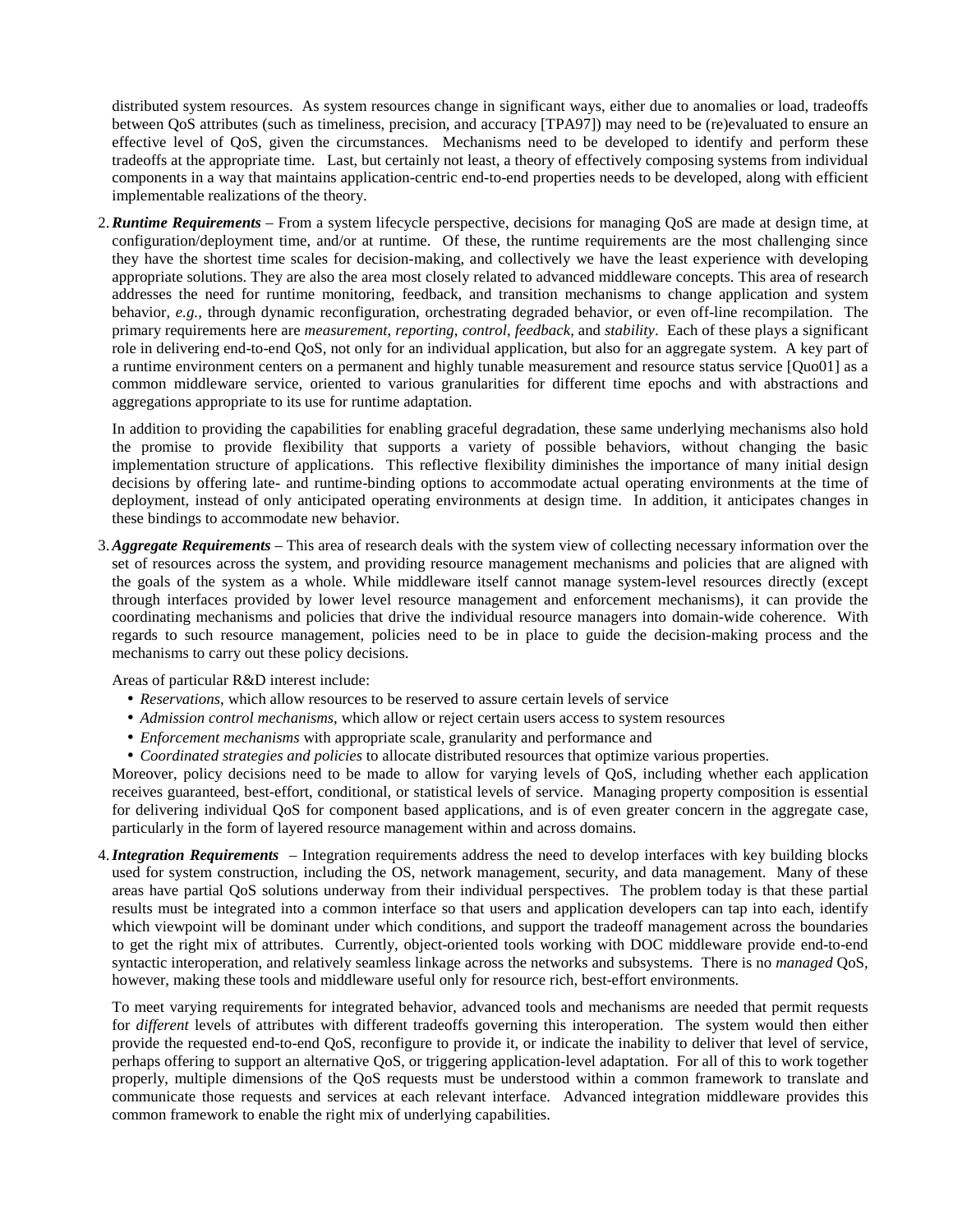- 5. *Adaptivity Requirements* Many of the advanced capabilities in next-generation information environments will require adaptive behavior to meet user expectations and smooth the imbalances between demands and changing environments. Adaptive behavior can be enabled through the appropriate organization and interoperation of the capabilities of the previous four areas. There are two fundamental types of adaptation required:
	- 1. Changes beneath the applications to continue to meet the required service levels despite changes in resource availability and
	- 2. Changes at the application level to either react to currently available levels of service or request new ones under changed circumstances.

 In both instances, the system must determine if it needs to (or can) reallocate resources or change strategies to achieve the desired QoS. Applications need to be built in such a way that they can change their QoS demands as the conditions under which they operate change. Mechanisms for reconfiguration need to be put into place to implement new levels of QoS as required, mindful of both the individual and the aggregate points of view, and the conflicts that they may represent.

 Part of the effort required to achieve these goals involves continuously gathering and instantaneously analyzing pertinent resource information collected as mentioned above. A complementary part is providing the algorithms and control mechanisms needed to deal with rapidly changing demands and resource availability profiles and configuring these mechanisms with varying service strategies and policies tuned for different environments. Ideally, such changes can be dynamic and flexible in handling a wide range of conditions, occur intelligently in an automated manner, and can handle complex issues arising from composition of adaptable components. Coordinating the tools and methodologies for these capabilities into an effective adaptive middleware should be a high R&D priority.

- 6. *System Engineering Tools* Advanced middleware by itself will not deliver the capabilities envisioned for nextgeneration embedded environments. We must also advance the state of the system engineering tools that come with these advanced environments used to build complex distributed computing systems. This area of research specifically addresses the immediate need for system engineering tools to augment advanced middleware solutions. A sample of such tools might include:
	- *Design time tools*, to assist system developers in understanding their designs, in an effort to avoid costly changes after systems are already in place (this is partially obviated by the late binding for some QoS decisions referenced earlier).
	- *Interactive tuning tools*, to overcome the challenges associated with the need for individual pieces of the system to work together in a seamless manner
	- *Composability tools*, to analyze resulting QoS from combining two or more individual components
	- *Modeling tools for developing system models* as adjunct means (both online and offline) to monitor and understand resource management, in order to reduce the costs associated with trial and error
	- *Debugging tools*, to address inevitable problems.
- 7. *Reliability, Trust, Validation and Assurance* The dynamically changing behaviors we envision for next-generation middleware-mediated systems of systems are quite different from what we currently build, use, and have gained some degrees of confidence in. Considerable effort must therefore be focused on validating the correct functioning of the adaptive behavior, and on understanding the properties of large-scale systems that try to change their behavior according to their own assessment of current conditions, before they can be deployed. But even before that, longstanding issues of adequate reliability and trust factored into our methodologies and designs using off-the-shelf components have not reached full maturity and common usage, and must therefore continue to improve. The current strategies organized around anticipation of long life cycles with minimal change and exhaustive test case analysis are clearly inadequate for next-generation dynamic distributed systems of systems with stringent QoS requirements.

# **4 Concluding Remarks**

Distributed object computing (DOC) middleware is an important technology that is helping to decrease the cycle-time, level of effort, and complexity associated with developing high-quality, flexible, and interoperable distributed and embedded applications. Increasingly, these types of applications are developed using reusable software (middleware) component services, rather than being implemented entirely from scratch for each use. DOC middleware was invented in an attempt to help simplify the software development of network-centric distributed computing systems, and bring those capabilities within the reach of many more developers than the few experts at the time who could master the complexities of these environments. Complex system integration requirements were not being met from either the *application perspective*, where it was too difficult and not reusable, or the *network or host operating system perspectives*, which were necessarily concerned with providing the communication and endsystem resource management layers, respectively.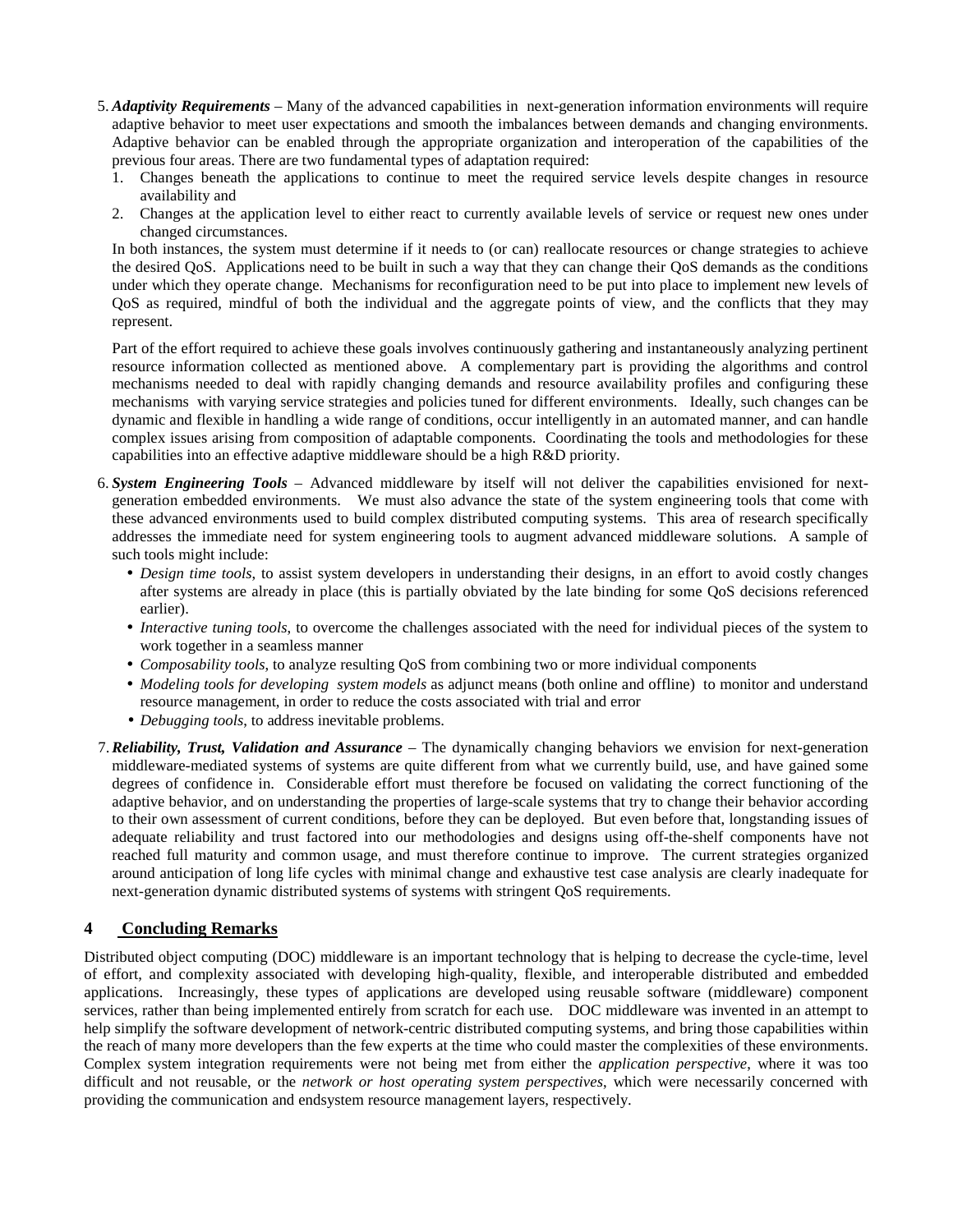Over the past decade, middleware has emerged as a set of software service layers that help to solve the problems specifically associated with heterogeneity and interoperability. It has also contributed considerably to better environments for building network-centric applications and managing their distributed resources effectively. Consequently, one of the major trends driving industry involves moving toward a multi-layered architecture (applications, middleware, network and operating system infrastructure), which is oriented around application composition from reusable components, and away from the more traditional architecture, where applications were developed directly atop the network and operating system abstractions. This middleware-centric, multi-layered architecture descends directly from the adoption of a network-centric viewpoint brought about by the emergence of the Internet and the componentization and commoditization of hardware and software.

Successes with early, primitive middleware led to more ambitious efforts and expansion of the scope of these middlewareoriented activities, so we now see a number of distinct layers of the middleware itself taking shape. The result has been a deeper understanding of the large and growing issues and potential solutions in the space between:

- 1. Complex distributed application requirements and
- 2. The simpler infrastructure provided by bundling existing network systems, operating systems, and programming languages.

There are significant limitations with regards to building these more complex systems today. For example, applications have increasingly more stringent requirements. We are also discovering that more things need to be integrated over conditions that more closely resemble a volatile, changing Internet, than they do a stable backplane.

One problem is that the playing field is changing constantly, in terms of both resources and expectations. We no longer have the luxury of being able to design systems to perform highly specific functions and then expect them to have life cycles of 20 years with minimal change. In fact, we more routinely expect systems to behave differently under different conditions, and complain when they just as routinely do not. These changes have raised a number of issues, such as end-to-end oriented adaptive QoS, and construction of systems by composing off-the-shelf parts, many of which have promising solutions involving significant new middleware-based capabilities and services.

In the brief space of this article, we can do little more than summarize and lend perspective to the many activities, past and present, that contribute to making middleware technology an area of exciting current development, along with considerable opportunity and unsolved challenging problems. We have provided references to other sources to obtain additional information about ongoing activities in this area. We have also provided a more detailed discussion and organization for a collection of activities that we believe represent the most promising future directions for middleware. Downstream, the goals of these activities are to:

- 1. Reliably and repeatably construct and compose network-centric systems that can meet and adapt to more diverse, changing requirements/environments and
- 2. Enable the affordable construction and composition of the large numbers of these systems that society will demand, each precisely tailored to specific domains.

To accomplish these goals, we must overcome not only the technical challenges, but also the educational and transitional challenges, and eventually master and simplify the immense complexity associated with these environments, as we integrate an ever growing number of hardware and software components together via DOC middleware.

# **5 Acknowledgements**

We would like to thank to Don Hinton, Joe Loyall, Jeff Parsons, Andrew Sutton, and Franklin Webber for comments that helped to improve this article. Thanks also to members of the Cronus, ACE, TAO, and QuO user communities who have helped to shape our thinking on DOC middleware for over a decade.

# **6 References**

[Beck00] Beck K., *eXtreme Programming Explained: Embrace Change*, Addison-Wesley, Reading, MA, 2000.

[Ber96] Bernstein, P., "Middleware, A Model for Distributed System Service"", *Communications of the ACM*, 39:2, February 1996.

[Bla99] Blair, G.S., F. Costa, G. Coulson, H. Duran, et al, "The Design of a Resource-Aware Reflective Middleware Architecture", *Proceedings of the 2nd International Conference on Meta-Level Architectures and Reflection*, St.-Malo, France, Springer-Verlag, LNCS, Vol. 1616, 1999.

[Bol00] Bollella, G., Gosling, J. "The Real-Time Specification for Java," *Computer*, June 2000.

[Box97] Box D., *Essential COM*, Addison-Wesley, Reading, MA, 1997.

[Bus96] Buschmann, F., Meunier R., Rohnert H., Sommerlad P., Stal M., *Pattern-Oriented Software Architecture- A System of Patterns*, Wiley and Sons, 1996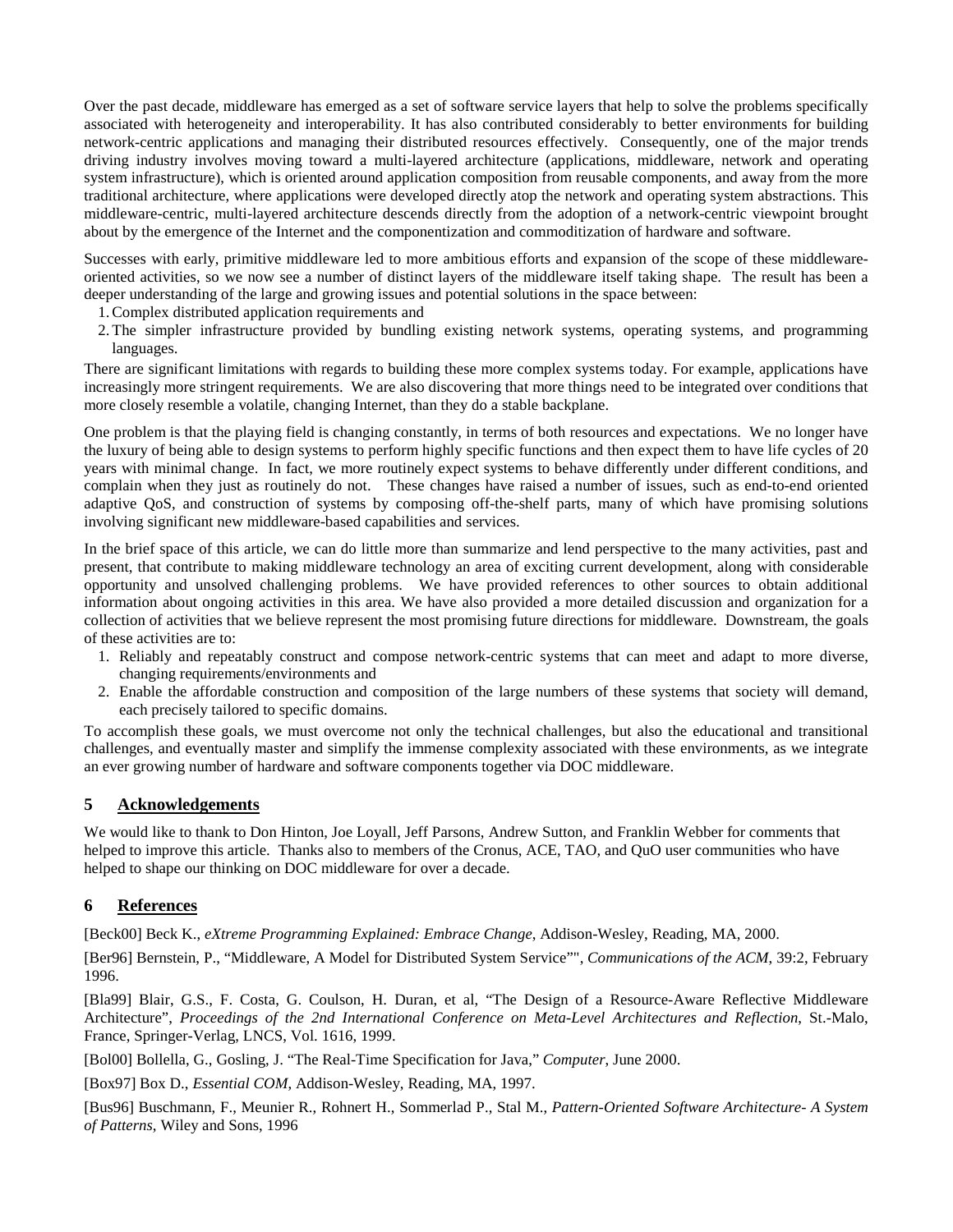[Chris98] Christensen C., *The Innovator's Dilemma: When New Technology Causes Great Firms to Fail*, 1997.

[Cuk98] Cukier, M., Ren J., Sabnis C., Henke D., Pistole J., Sanders W., Bakken B., Berman M., Karr D. Schantz R., "AQuA: An Adaptive Architecture that Provides Dependable Distributed Objects ", *Proceedings of the 17th IEEE Symposium on Reliable Distributed Systems*, pages 245-253, October 1998.

[Dar99] DARPA, *The Quorum Program*, http://www.darpa.mil/ito/research/quorum/index.html, 1999.

[Doe99] Doerr B., Venturella T., Jha R., Gill C., Schmidt D. "Adaptive Scheduling for Real-time, Embedded Information Systems," *Proceedings of the 18th IEEE/AIAA Digital Avionics Systems Conference (DASC)*, St. Louis, Missouri, October 1999.

[Gam95] Gamma E., Helm R., Johnson R., Vlissides J., *Design Patterns: Elements of Reusable Object-Oriented Software*, Addison-Wesley, 1995.

[John97] Johnson R., "Frameworks = Patterns + Components", *Communications of the ACM*, Volume 40, Number 10, October, 1997.

[JVM97] Lindholm T., Yellin F., *The Java Virtual Machine Specification*, Addison-Wesley, Reading, MA, 1997.

[Kar01] Karr DA, Rodrigues C, Loyall JP, Schantz RE, Krishnamurthy Y, Pyarali I, Schmidt DC. "Application of the QuO Quality-of-Service Framework to a Distributed Video Application," *Proceedings of the International Symposium on Distributed Objects and Applications*, September 18-20, 2001, Rome, Italy.

[Loy01] Loyall JL, Gossett JM, Gill CD, Schantz RE, Zinky JA, Pal P, Shapiro R, Rodrigues C, Atighetchi M, Karr D. "Comparing and Contrasting Adaptive Middleware Support in Wide-Area and Embedded Distributed Object Applications". *Proceedings of the 21st IEEE International Conference on Distributed Computing Systems (ICDCS-21)*, April 16-19, 2001, Phoenix, Arizona.

[NET01] Thai T., Lam H., *.NET Framework Essentials*, O'Reilly, 2001.

[Omg98a] Object Management Group, "Fault Tolerance CORBA Using Entity Redundancy RFP", OMG Document orbos/98-04-01 edition, 1998.

[Omg98b] Object Management Group, "CORBAServcies: Common Object Service Specification," OMG Technical Document formal/98-12-31.

[Omg99] Object Management Group, "CORBA Component Model Joint Revised Submission," OMG Document orbos/99- 07-01.

[Omg00] Object Management Group, "The Common Object Request Broker: Architecture and Specification Revision 2.4, OMG Technical Document formal/00-11-07", October 2000.

[Omg00A] Object Management Group. "Minimum CORBA," OMG Document formal/00-10-59, October 2000.

[Omg00B] Object Management Group. "Real-Time CORBA," OMG Document formal/00-10-60, October 2000.

[Omg01] Object Management Group, "Dynamic Scheduling Real-Time CORBA 2.0 Joint Final Submission," OMG Document orbos/2001-04-01.

[Quo01] *Quality Objects Toolkit v3.0 User's Guide*, chapter 9, available as http://www.distsystems.bbn.com/tech/QuO/release/latest/docs/usr/doc/quo-3.0/html/QuO30UsersGuide.htm

[RUP99] Jacobson I., Booch G., and Rumbaugh J., *Unified Software Development Process*, Addison-Wesley, Reading, MA, 1999.

[Sch86] Schantz, R., Thomas R., Bono G., "The Architecture of the Cronus Distributed Operating System", *Proceedings of the 6th IEEE International Conference on Distributed Computing Systems (ICDCS-6)*, Cambridge, Massachusetts, May 1986.

[Sch98] Schantz, RE, "BBN and the Defense Advanced Research Projects Agency", Prepared as a Case Study for America's Basic Research: Prosperity Through Discovery, A Policy Statement by the Research and Policy Committee of the Committee for Economic Development (CED), June 1998 (also available as: http://www.dist-systems.bbn.com/papers/1998/CaseStudy).

[Sch98A] Schmidt D., Levine D., Mungee S. "The Design and Performance of the TAO Real-Time Object Request Broker", *Computer Communications Special Issue on Building Quality of Service into Distributed Systems,* 21(4), pp. 294—324, 1998.

[Sch00a] Schmidt D., Kuhns F., "An Overview of the Real-time CORBA Specification," *IEEE Computer Magazine*, June, 2000.

[Sch00b] Schmidt D., Stal M., Rohnert H., Buschmann F., *Pattern-Oriented Software Architecture: Patterns for Concurrent and Networked Objects*, Wiley and Sons, 2000.